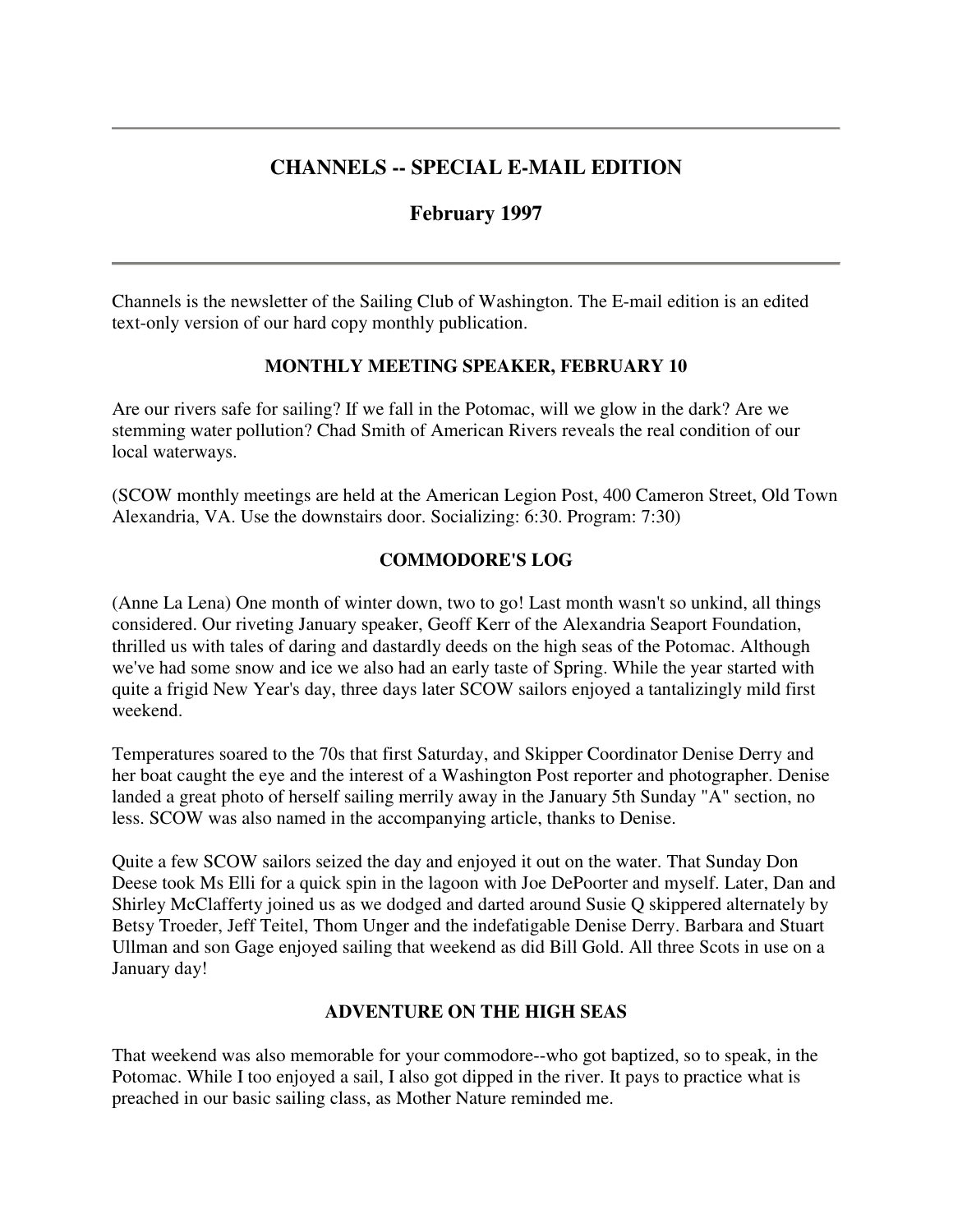Our boat was tied about 15 feet from the end of the dock. As it was gusty we decided to reef the mainsail. So far so good. But we also raised the main, and then proceeded to walk the boat down to the end. Well, the wind filled our sail, the boom got caught with its end in front of a piling at the end of the dock and we had to free it. Joe hung on to the painter while on the dock. I hung on to the boom while standing in the boat as I tried to move it around the piling.

Just as I began to realize what could happen, did happen. The boom was freed, the sail filled and both promptly swung over the boat and over the water with me hanging on for dear life.

"Oh crap," I thought. 'I'm going to get wet," and I did.

As my legs were still in the boat, first my posterior slid back over the side and down into the brink. "Hold on," yelled Joe, and I did.

Then the boom slid further out over the water and my body followed, shifting position so one leg slid down over the starboard quarter stern and in the water and the other leg seemingly on its way, dangling in air.

"Get in now," commanded Joe, and I did.

One leg was stopped in mid-slide and was pulled/pushed back in the boat. Then the other was lifted out of the water and over and in the boat. Folks on shore clapped Joe's strength and my acrobatics.

Thank goodness Joe was able to hang on so I could maneuver myself back in the boat. Thank goodness also, that Ms Elli had a long enough painter so Joe could play it out and work with the situation.

I was very calm throughout this little adventure. While it happened fast, it seemed to go in slow motion in one way. I did have a few concerns though. I wondered if Joe could keep hold of Ms Elli or was I going to capsize the boat as I held onto the boom as it swung away from the dock.

I wasn't worried about falling in particularly. I knew I would get out, plus I certainly wasn't far from help. Even more importantly, thanks to SCOW's capsize course, I knew what to expect going in the water, but I also knew the challenge it would be to get out.

So, what did I learn? Do raise the sails at the end of the dock. Do bring a change of clothes when sailing. Expectations to the contrary, you never know what will happen. And, most importantly, do not stand on the leeward side of the boom as the mainsail fills up. Do laugh at yourself and be grateful for the small mishaps.

May all our sailing misadventures be so minor. Neither Ms Elli nor I was hurt, not even my pride. I just laughed and laughed once I was back on land, because it was funny. I only wished I could have seen it. And, last but not least, once you fall in, climb out and back in the boat and sail away, because even soggy and kinda cold, it's a treat to sail in January.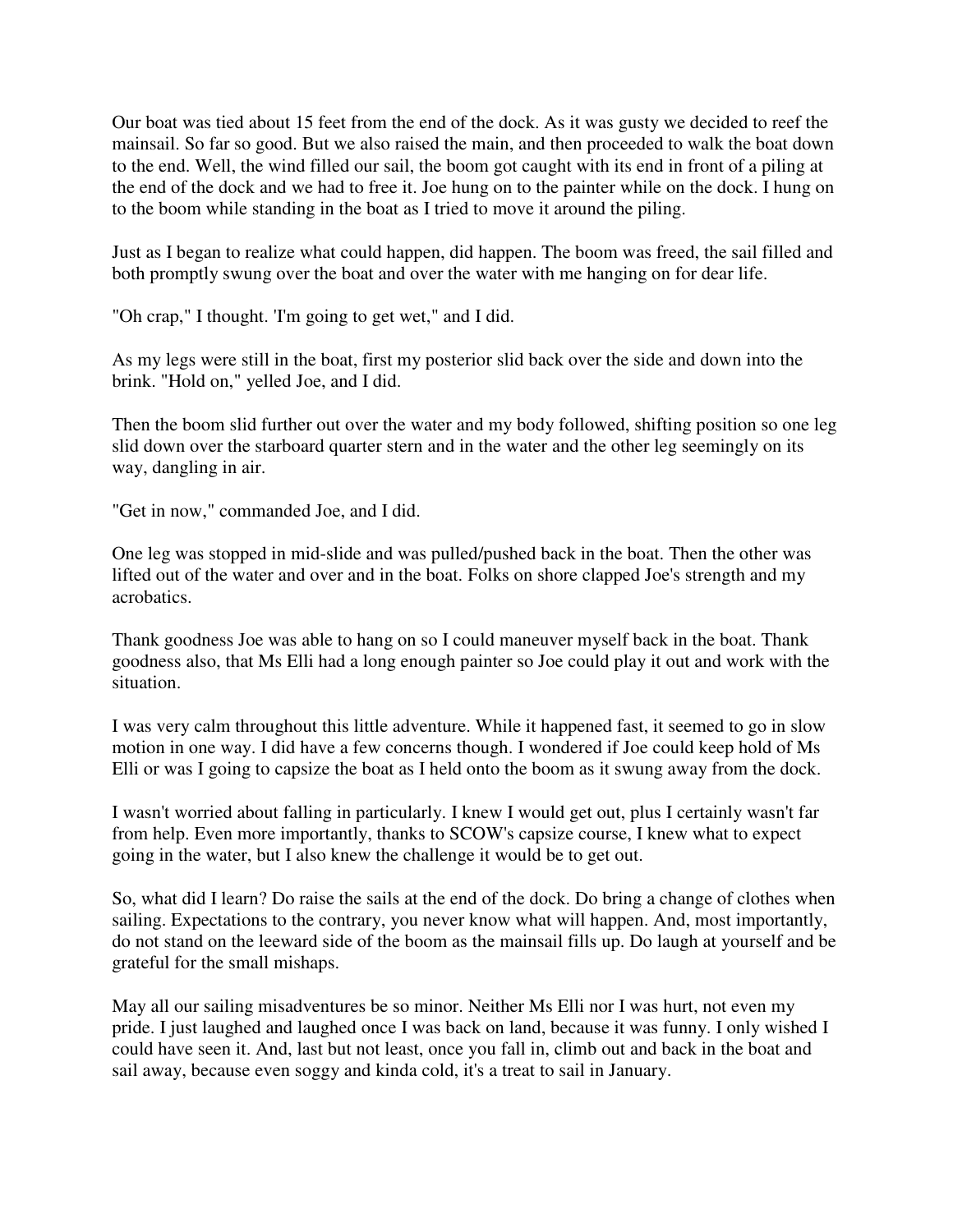Have a sweet February, SCOW, remember all your valentines.

### **LEARN FIRST AID/CPR**

(Mike Geissinger) At the top of the training list and first out of the shoot is a FIRST AID/CPR course. This is a must for anyone, on or off the water. Francie Stevens is the instructor. The course is lasts eight hours.

It is scheduled for Saturday, February 22 and the cost is \$22.29. (A substantial discount!) Sign up at the February 10th membership meeting, or call Francie at (703) 799-8348 for more information.

### **NEW WEB ADDRESS, E-MAIL DETAILS**

Our SCOW Web site has moved uptown: http://www.sailing.org/scow (Thanks to Jeff Teitel). Among other things, you can read the latest issue of Channels at the site, or check on back issues. Watch the space for upcoming enhancements.

In addition, we now have over 40 subscribers to our E-mail mailing list. If you want to subscribe to this free list, just send a message to majordomo@shirenet.com saying: SUBSCRIBE SCOW YOUR E-MAIL ADDRESS. This automated list provides a very fast way to communicate with many of the club's most active members.

In past issues of Channels, we have described a method of accessing SCOW E-mail using the ShipToShore bulletin board service. This is still active, and the bulletin board has other items of interest to sailors. You can reach it at 703-525-1458 (communications setting: 8 data bits, no parity, 1 stop bit.)

### **TRAINING**

(Mike Geissinger) The more you know about sailing, the more fun you have. The 1997 schedule of training courses for SCOW members is being finalized as you read.

There will be a complete list of courses, requirements, prices, dates, and registration forms in the March Channels. At the February Membership meeting on the 10th, will have the schedule of courses and sign up sheets. Sign up early and often. Don't get shut out of the course of your choice. Remember open registration at the old Alma Mater?

The sailing offerings begin with the Basic Sailing Course. The first class will begin in late April, the second in June. If there is enough demand, another session will be scheduled after the summer doldrums, in August.

Intermediate and Cruising Courses are being scheduled for those who are ready to refine their sailing skills. You have to have these courses in preparation for the Whitbread Race or for more enjoyment on the Potomac. In conjunction with the Cruising Course, Paul Zuno from the Coast Guard Auxiliary will present a Boat Safety course, open to everyone.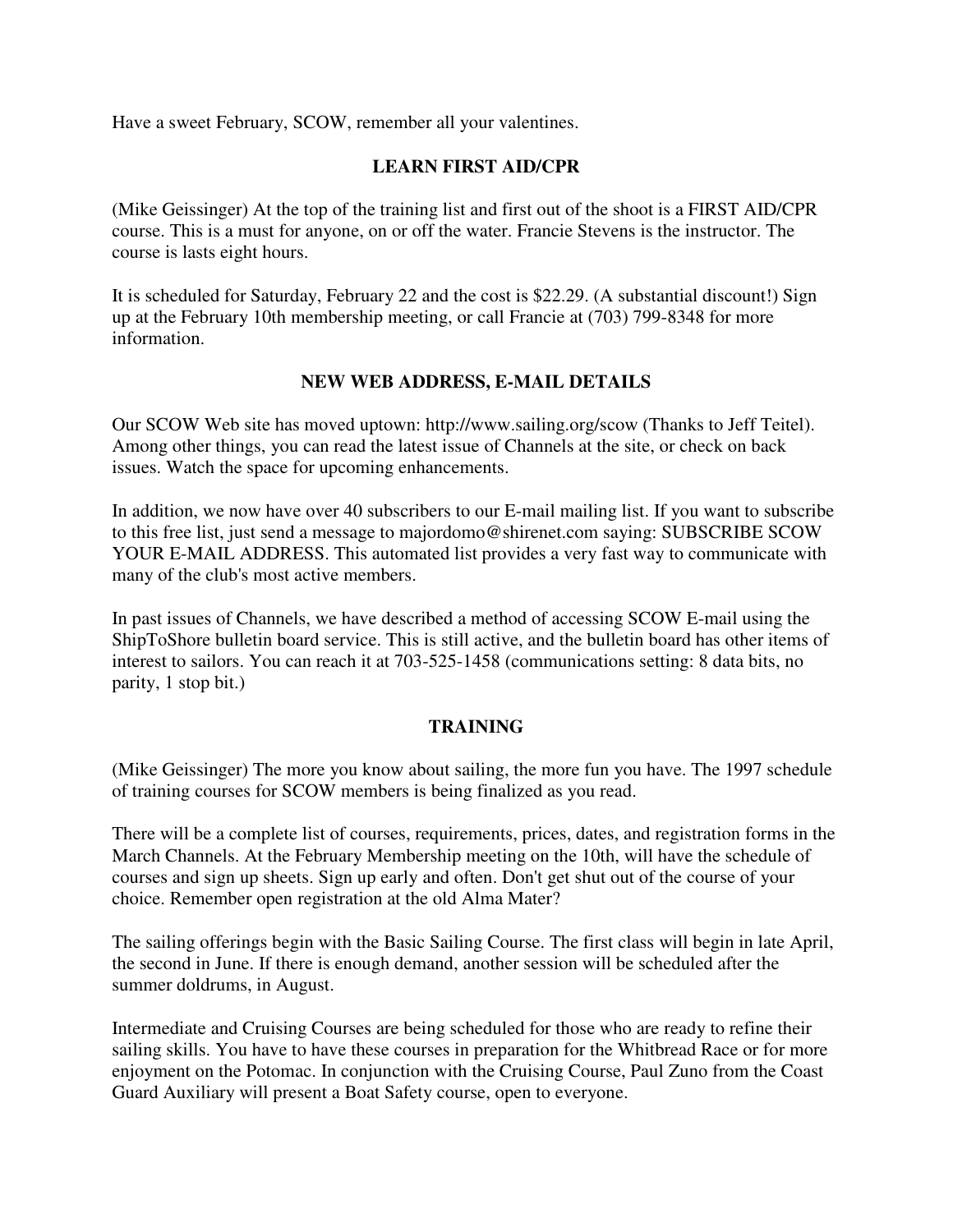Remember the first time you saw a Scot (or any other boat capsize)? You said to yourself, "What do they do now?" The Capsize Course will teach you how to cope with righting that overturned boat and getting back on your way. Disregard the rumor that the course will be offered next week. We are waiting until the Potomac water is a tad warmer.

Once you get comfortable with the sails and steering you will have to get the basics of where to aim the boat. Bay & Coastal Navigation Courses will set you on the correct heading and take the headaches out of reading a chart. Dead reckoning is not terminal!

We're in the process of formulating some other workshops and seminars that will make all the members better skippers and crew. The registration forms will be available at the monthly meetings, beginning in February, and through Channels.

So strap on your marlinespike, grab your gloves, and don your docksiders. The sailing season is just around the corner. You're gonna' need the training to make all your outings on the water pleasurable. Sharpen your pencil or pen, registration time is coming!

If you have a course suggestion, call the SCOW Hotline, (202) 628-7245, and leave word on the Training Line (#7).

### **IMAGINING...**

(Denise Derry, Skipper Coordinator) Through my plane window I look toward the Washington Sailing Marina. I see the crane area and boat racks. At 7 a.m., itÕs too early for anyone to be there. The runway wind sock shows a steady 5 to 8 knots. The river has no real waves, only wind ripples and the current flow. Dawn is breaking on a bright blue sky. I imagine gliding across the lagoon with Tilly, my 16-foot Point Jude. What an effortless sail this would be. IÕm the most fair-weather sailor of them all...at least on Tilly. This is our sort of day. Except for the 3 inches of SNOW, this scene reminds me of the first weekend after New Year's.

A pure rush of abandon filled me as Gayle Rubin and I slipped away from the dock on Tilly. Such a lark! We couldn't have imagined a more perfect day. We played tag with Psycho (Barb, Stuart, and Gage Ullman, Monica Maynard and Thom Unger) to Alexandria where we docked to get a snack. The landlubbers were surely jealous!

It probably took longer to wash off the Potomac crud on Tilly's hull than it took to run downwind back to the marina, but all of the schlepping and scrubbing was worth it. Gayle remarked that our experience was ever so much sweeter because the day really was stolen from the gods. A gift.

I was proud to see so many SCOW members taking advantage of our 74-degree good fortune. that weÕve got skippers who eagerly jump at opportunities. All three Scots were out. Lee Spain and Alice Starcke had their boats out too. I'm sure other SCOW skippers were out on their boats too, but I was in my own January Sailing Fog so may have missed seeing everyone.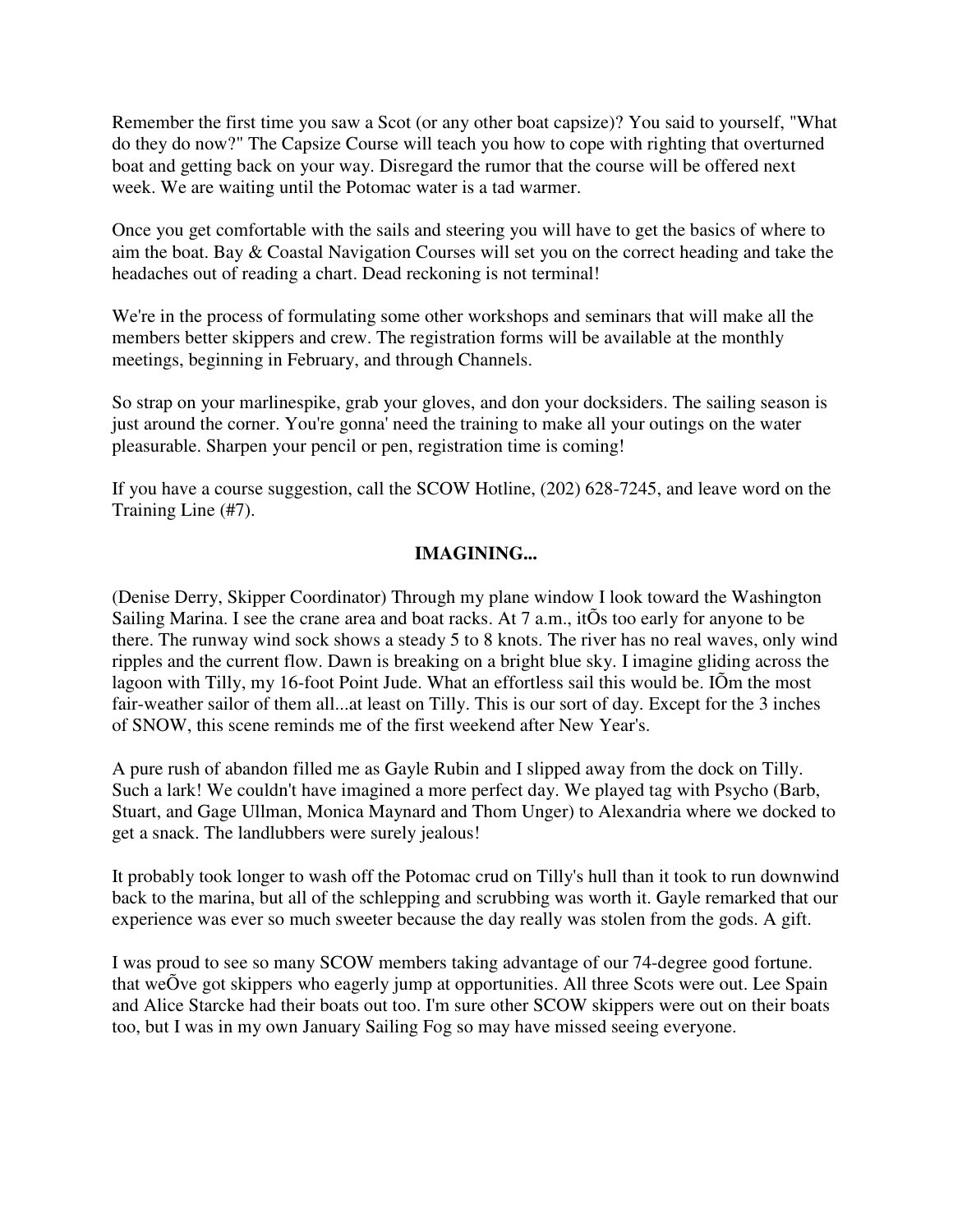The day was so intoxicating, that while I was rigging Tilly and coordinating the extra helping hands, Gayle and I got underway before moving my car and trailer from underneath the crane! Some responsible and sensible SCOW members moved it. Thanks so much!

Winter days make for short sails of 4 to 6 hours, but the novelty makes the excitement longerlasting. That weekend will get me through the next many cold & blustery weekends ahead of imagining...

SCOW's got lots of people who jump at opportunities. This year, jump at your opportunity to get--or stay--certified as skipper. As Skipper Coordinator, let me help!

## **RIVER ACTIVITIES**

(Lee Spain) This season promises to be lot of fun with a full schedule of cruises, races, and social sails. With your help, SCOW can have a blast while accomplishing an ambitious schedule of river activities.

Social Sails: The first social sail is scheduled for April 17th. This year, you should be able to cruise on a big boat or small boat during Thursday night social sails. If you can skipper a big boat, serve as dockmaster, or grill a mean burger, please sign up at the member meeting and show your stuff this summer.

Overnight Cruises: If you 'd like to roll on down the river this spring, overnight big boat cruises are scheduled for May 3rd & 4th and June 28th & 29th. These raftups are a great way for you to get the maximum use of your big boats. You don't have to be skipper, you don't have to know somebody, and you don't have to be an experienced sailor. All you have to do is sign up. For new members, these trips provide an excellent introduction to fellow club members and the cruising lifestyle. Of course, if you are a qualified big boat skipper, please sign up to be a captain for one of these cruises. (Please note, we 're cutting back on floggings this year.....)

Racing: This season, big boat racing will continue on Tuesday nights. But, you can also get plenty of our special brand of casual racing excitement during Flying Scot racing on Wednesday nights. Whenever possible, I 'd like to see SCOW boats in a variety of other races such as Potomac River Sailing Association (PRSA) series races, the PRSA Spring Regatta, the famed Leukemia/President 's Cup, and our own Also-Ran Regatta. Finally, there 's no need to be intimidated by racing or the racing rules, SCOW racing is pretty casual and we will be holding a racing seminar before the season begins.

### **BAY SURVEY**

(Larry Gemoets) Just a short note this month to let you know that we are working on the first gatherings of the season. Details at the February meeting and next month's Channels. Bay skippers, you should get our short survey on or before February 1. Please return it to me at the next meeting, or mail it back.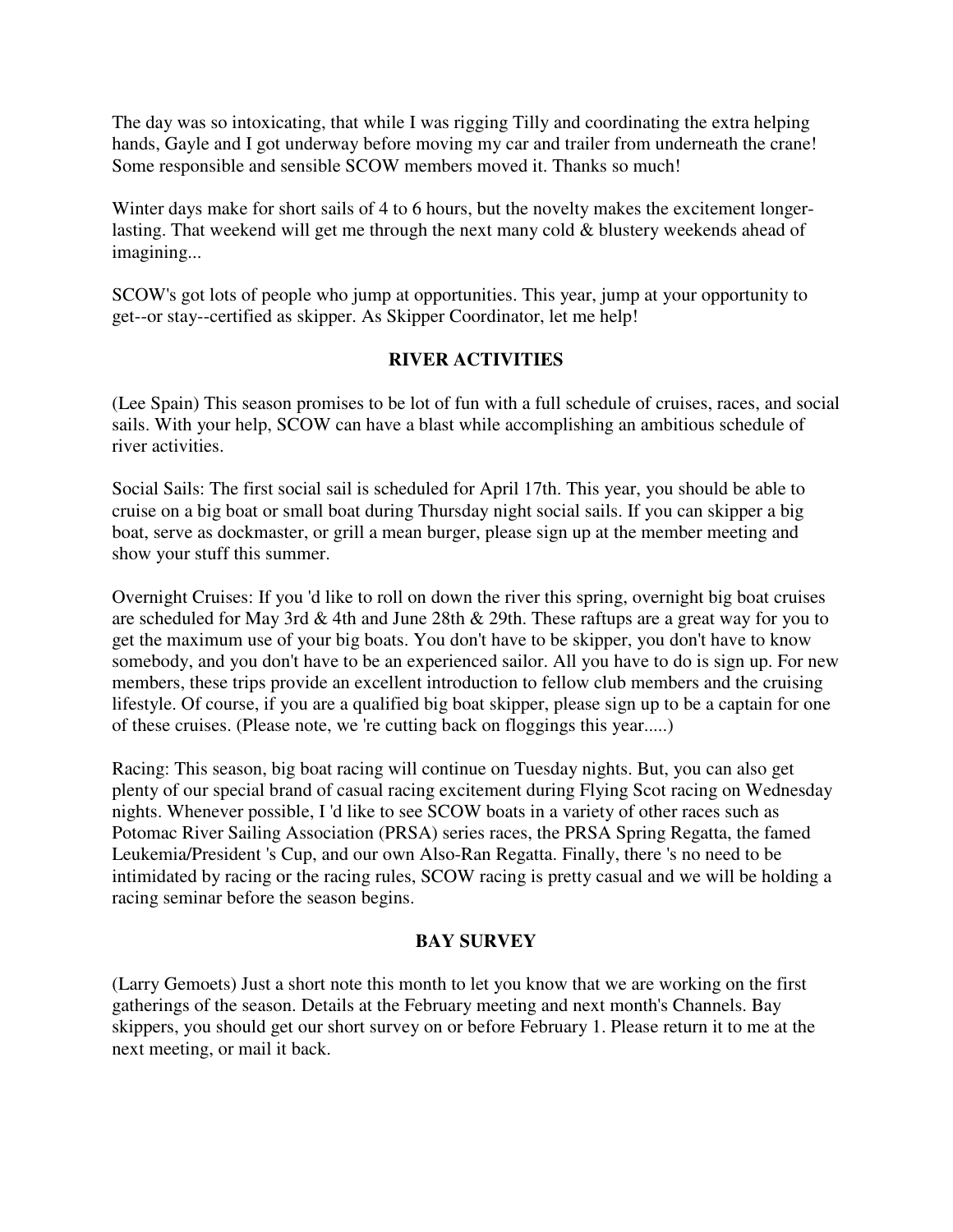#### **HOMEGROWN HERO**

(Lee Spain) James L. Nelson's By Force of Arms (1996, Pocket Books, \$12.00), gives American fans of O'Brian and Forester a homegrown hero to cheer. The story starts with American merchant captain Isaac Biddlecomb attempting to smuggle molasses from Barbados into Rhode Island. The British pursue him by land and sea. To escape, Biddlecomb disguises himself as a common seaman and joins the crew of an American merchantman. By a twist of fate he is pressed into the British fleet. Sea chases, British naval politics, cruel first mates, and mad captains abound in this novel.

We also get to see a colonial American grapple with the choice between revolution or loyalty to the British crown. The first novel by James L. Nelson, an experienced sailor and former third officer aboard the famous replica British frigate HMS Rose, By Force of Arms offers a wellpaced read that strikes a nice middle ground between O'Brian 's reflective prose and Forester's action-packed adventures. A short glossary helps you keep the t'gallant separate from the orlops. This novel is the first book in a proposed trilogy called Revolution at Sea. But I guess you canÕt keep a sailor at the typewriter for long: I 'm still waiting for further adventures with Biddlecomb and the fledgling colonial Navy.

### **THE EDITOR'S VALENTINE**

Strap me for a Dutch-built bugger: I don't enjoy reading Patrick O'Brian's Aubrey & Maturin novels. However, I love to listen to them. I send my most affectionate and respectful Valentine good wishes to Recorded Books, Inc. and their copper-bottomed, Bristol-rigged narrator, Patrick Tull. What a voice--a bit like Jack Hawkins with a hint of Patrick Stewart, bringing life to ancient Admirals, blustery commanders, squeaking mids, and even the improbable Diana Villars. Check local libraries, or call Recorded Books, Inc. at 1-800-638-1304.

#### **NEW BAY OPPORTUNITIES FOR SCOW MEMBERS**

(Larry Gemoets) As many of you know, CLOCKSTOPPER, a Bay boat owned by SCOW member Patrick Derry, was sold last fall to make room for a new and improved version that can be chartered. Captain Derry is pleased to announce that the search for a suitable replacement is at an end. This spring, SEANCHAI (pronounced Shawn-a-key) a 50' Gulfstar cutter rigged ketch, will join the Bay fleet.

In the past, members without boats on the Bay would sign up on a crew list that was sent to all interested skippers. As a rule, only a few names on the list were called and those were generally called a day or two before the raft-up. Even then, skippers tended to call people whose sailing skills they knew so new members were often disappointed. They weren't invited because the skippers didn't know them and the skippers didn't get to know them unless they were invited. The classic Catch 22.

Even chartering a bareboat isn't an option for novice sailors unless they get invited by a qualified skipper, so the same problem arises The introduction of SEANCHAI to the fleet will help alleviate this problem The weekends of SCOW raft-ups have been blocked off on SEANCHAI's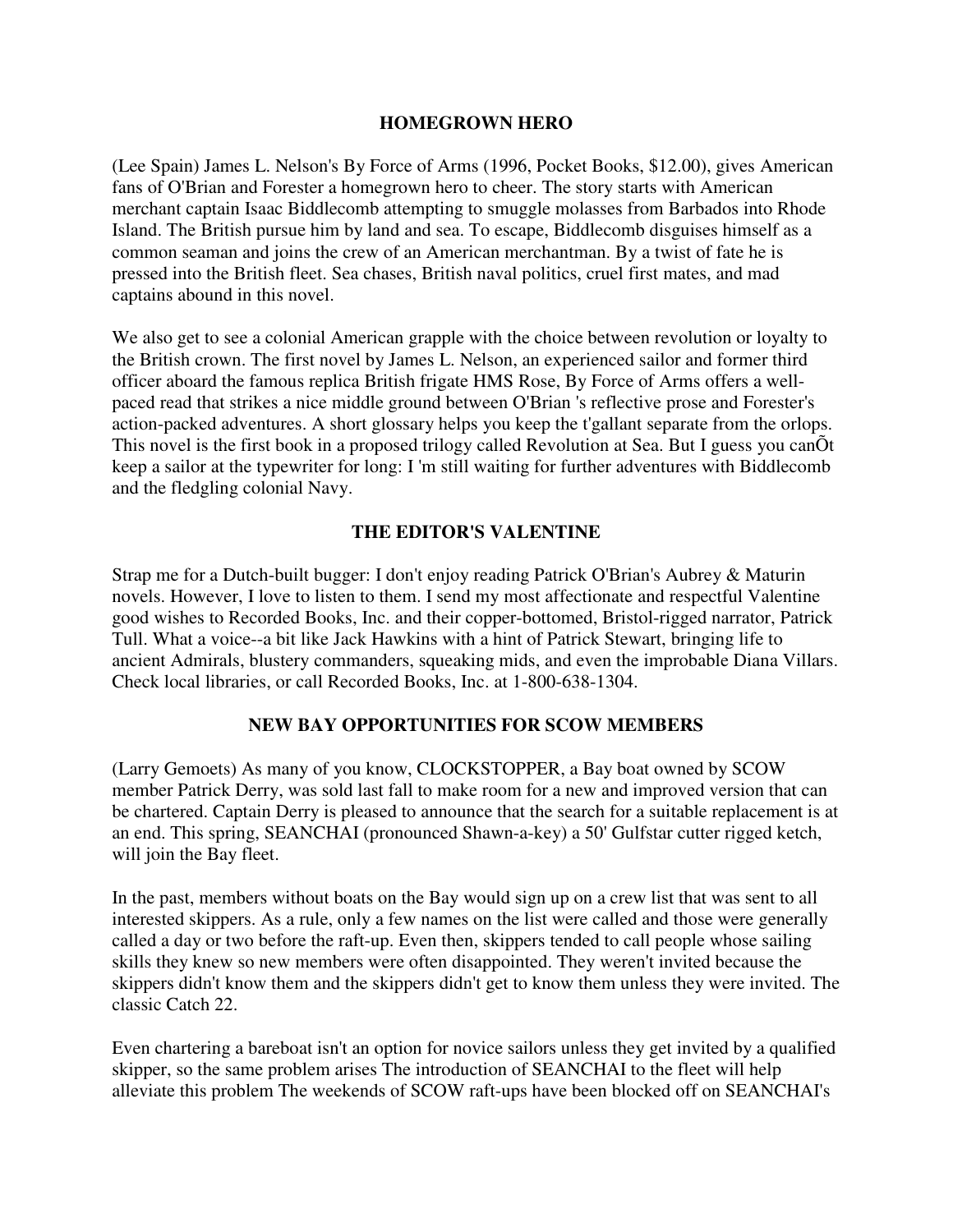charter schedule and will be available for card carrying SCOW members only. Members will be able to sign up individually for a raft-up aboard SEANCHAI on a first come, first served basis. It won't be free, but the cost will be less than half what it would be to charter a much smaller and less well appointed boat, and you won't have to try and arrange a group to help pay for a bare boat charter (especially hard for new members who may not know many other sailors yet). These charters will have a fixed cost per person, per day, whether there are two people or six, and since berths are reserved in advance, planning a sailing weekend will be a snap. These charters will have a Coast Guard licensed Captain so a novice can enjoy the cruise as well as an old salt.

SEANCHAI can carry up to six passengers as well as the Captain and crew, so we should see a lot of new faces at raft-ups this summer. As if that is not enough, rumor has it that David Snellen (now Captain Snellen) has purchased the GYPSY ROVER, a 54' gaff rigged topsail schooner that he hopes to put into charter service sometime this year. He too plans to offer SCOW members great deals on charters. Between these two battle cruisers, SCOW members will have spectacular access to the Chesapeake Bay.

#### **WINTER DREAMS**

(Bill Gold) On this sunny winter day, I remember with warmth the past holiday season and then, reluctantly, become aware of gray days yet to come, standing like chunks of ice between now and the promise of warm sun on sparkling water...thinking of sailing... thinking of what sailing means to me.

Sailing is both an activity and a state of mind. When we sail, we put ourselves into an element that requires action, trimming sails, steering, watching for obstructions, reading markers and the intangible wind itself. We say good-bye, for a while, to work or TV to participate with nature. There are as many reasons to sail as there are individuals...the particulars of any life expressed in the general wish for a little more return on psychic investment. Each of us earns that psychic income in our own way.

On different sailing occasions, I've watched the sun rise or set and marveled at the stillness of an autumn morning soaked in color. I've watched dolphins play and flying fish fly. I've watched the rain pelt a choppy bay into a flat, frothy mush and felt terror during a lightning storm.

We can discover, wherever we sail, that we can grow in harmony within ourselves and with the outer world. We can encourage our own reluctant spirits and greet our mother Earth in any of her moods that we are comfortable engaging. Like the Hopi who seek to live in harmony with the Great Spirit, we can seek our own singular equilibrium.

On this midwinter day, I think of sailing and think of this. Between now and Spring, I'll watch for a chance to sail. Maybe there will be a 65 degree day in February. It has happened before.

### **CIVIL WAR SAILORS**

Fort Ward Museum recently opened a new exhibit, ÒJack Tars of the Union NavyÓ. Highlights include rare patterns for rank badges, a compass, and some intriguing photographs. For example,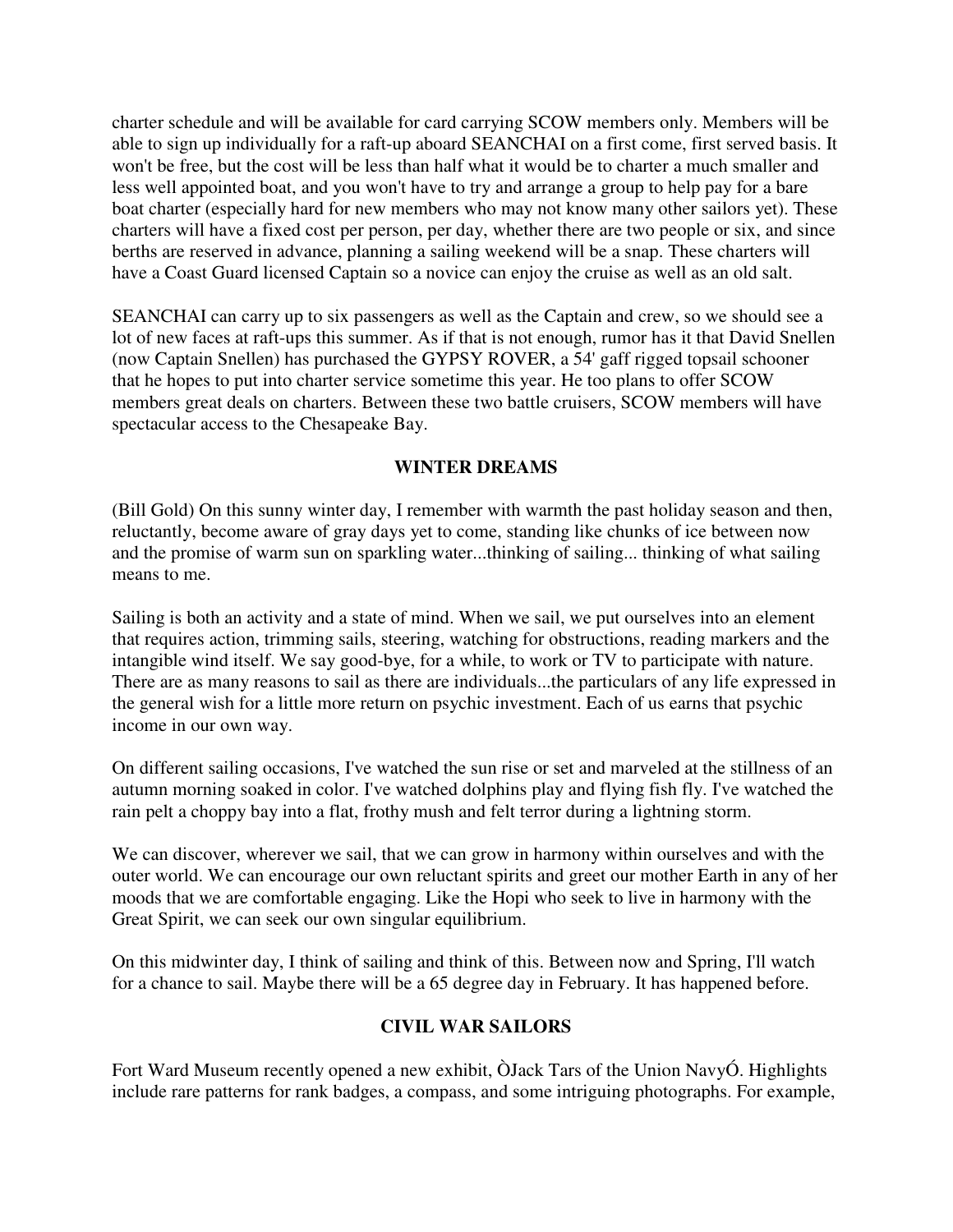the lower decks were as ethnically diverse as they are now. (Lincoln encouraged Black sailors from the beginning of the war--unlike soldiers, Black sailors could not offend border-state sensitivities. Out to sea, out of mind... Seemingly, all non-commissioned jobs were open.)

Another new exhibit, "The Littlest Soldiers" features war-time toys, books, and artifacts. Don't miss the Confederate spelling book!

Fort Ward is a genuine Civil War outpost, west of Old Town, on 4301 West Braddock Road, Alexandria, VA. Call 703-838-4848.

## **FAREWELL TO RIC HARVEY, WITH AFFECTION AND RESPECT**

(Anne La Lena & Melissa Ennis) With sparkling blue eyes and ready grin, Ric Harvey looked like a rock-steady ideal New England Sea Captain. In fact, he WAS a rock-steady New England Sea Captain.

Born in Newton, Mass, in 1933, Ric graduated from the University of Mississippi and became a Naval officer in 1955. He was an aviator aboard the KEERSAGE and served two tours of duty in Vietnam. He retired as a Captain in 1979.

He settled in Washington in 1984 and joined SCOW, which he enhanced time and time again. Ric was Commodore in 1992, and maintenance director in 1991. His unfailing good humor and steely determination kept our boats afloat and our spirits buoyant. Every year he could, he served as a training instructor and all-round enthusiastic and energetic volunteer.

Ric inspired confidence. For example, as Anne La Lena and Melissa Ennis were literally learning the ropes in Basic Sailing in 1991, Ric's calm instruction ballasted our shaky skills. He cared for sailors as much as he cared for the boats. He kept a wary and protective eye on vessels and skippers alike.

All SCOW sailors benefited from his experience, time and effort. He was a generous and expert sailor, and an admirable man.

Ric died of cancer at his home in Arlington November 24, 1996. We extend our sympathy to his daughters, Jill Harvey of Chantilly, Diana Harvey Weber of Atlanta, and Allison Harvey of McLean.

Many SCOW members have fond memories of Ric. Here are some, collected at the January membership meeting.

"A kind and gentle man who made learning to sail seem possible. His spirit is one he water and will continue to guide many." Carrie Blankfield

"I remember Ric always being around SCOW activities with a helping hand. I'll never forget a wonderful cruise during which we had a fast trip from Solomon's Island up to West River in about six or seven hours." Anon.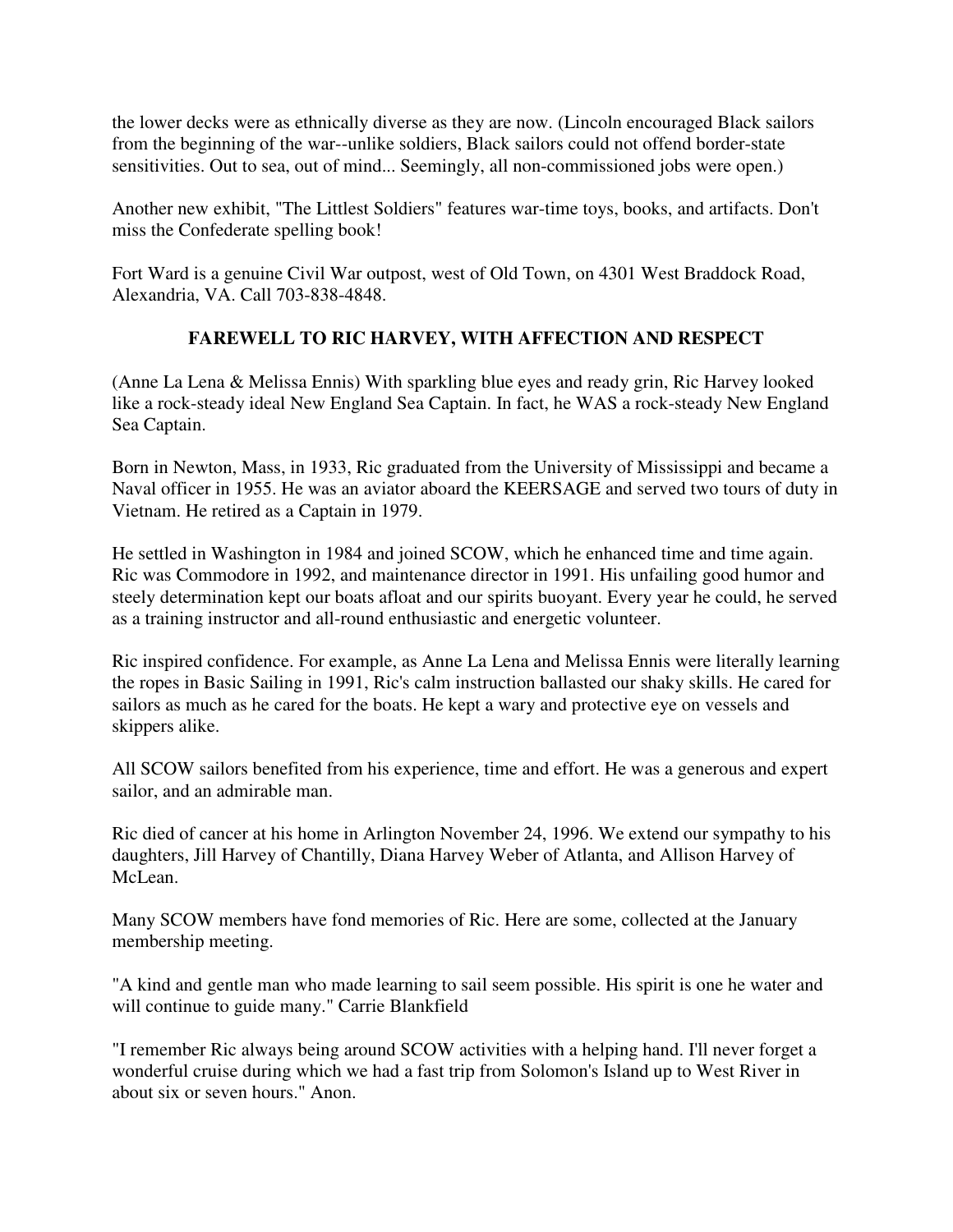"Remember Camp Letts and Ric contributing so much to our good times there." Sharon Shumacher

"Ric was a very nice fellow--he added a lot to SCOW. A great person to talk with especially on the Thursday night social sails!" Nikki Horton

"Ric--a gentleman's gentleman." Jerry Nothman

"He loved to laugh and to see people having a good time. He was talented, tall, lanky and a nice eyeful. I don't think he ever realized how many admirers among the fair sex he really had." Anon.

"Some of my earliest memories of SCOW involve Tuesday night racing, in which Ric was an avid participant. I remember both crewing with him and competing against him. We all miss his dry wit and sailing knowledge and skills." Cindy Peters

"A wonderful commodore.Ó Jim Metcalf

"Ric was always a steady hand on the helm in rough weather. He will be sorely missed." Anon.

"Ric was an early friend at SCOW for me, an encouraging teacher and an eager racer. Some of the best Flying Scot racing I ever saw was the Also-Ran (Regatta) several years ago, with Dave Hunt in one boat and Ric in another -- grand sailing by grand sailors. I miss him." Stuart Ullman

"Sweet dreams my dear friend. I thank you for your unselfish smile of encouragement. Your presence always made us feel comfortable. I was one of the lucky ones to have enjoyed your friendship. Sleep well, my fellow sailor, and enjoy the presence of solitude." Deo C. Pachas

### **NEW NUMBERS**

Denise Derry. Office number 202-863-2680 x217

Social Director, Jim Metcalf, home 703-978-9449, work 703-993-2070

### **HATS OFF? NOT!**

In cold weather, a hat is your most effective piece of foul weather gear. (Your mother was right, at least about this.) Studies have shown that sailors who drop the temperature to the brain too far may risk the spontaneous purchase of powerboats. Be warned.

Sailing: the fine art of getting wet and becoming ill while slowly going nowhere at great expense.

A Dictionary for Landlubbers, Old Salts, & Armchair Drifters by Henry Beard & Roy McKie, brought to your attention by Mike Geissinger.